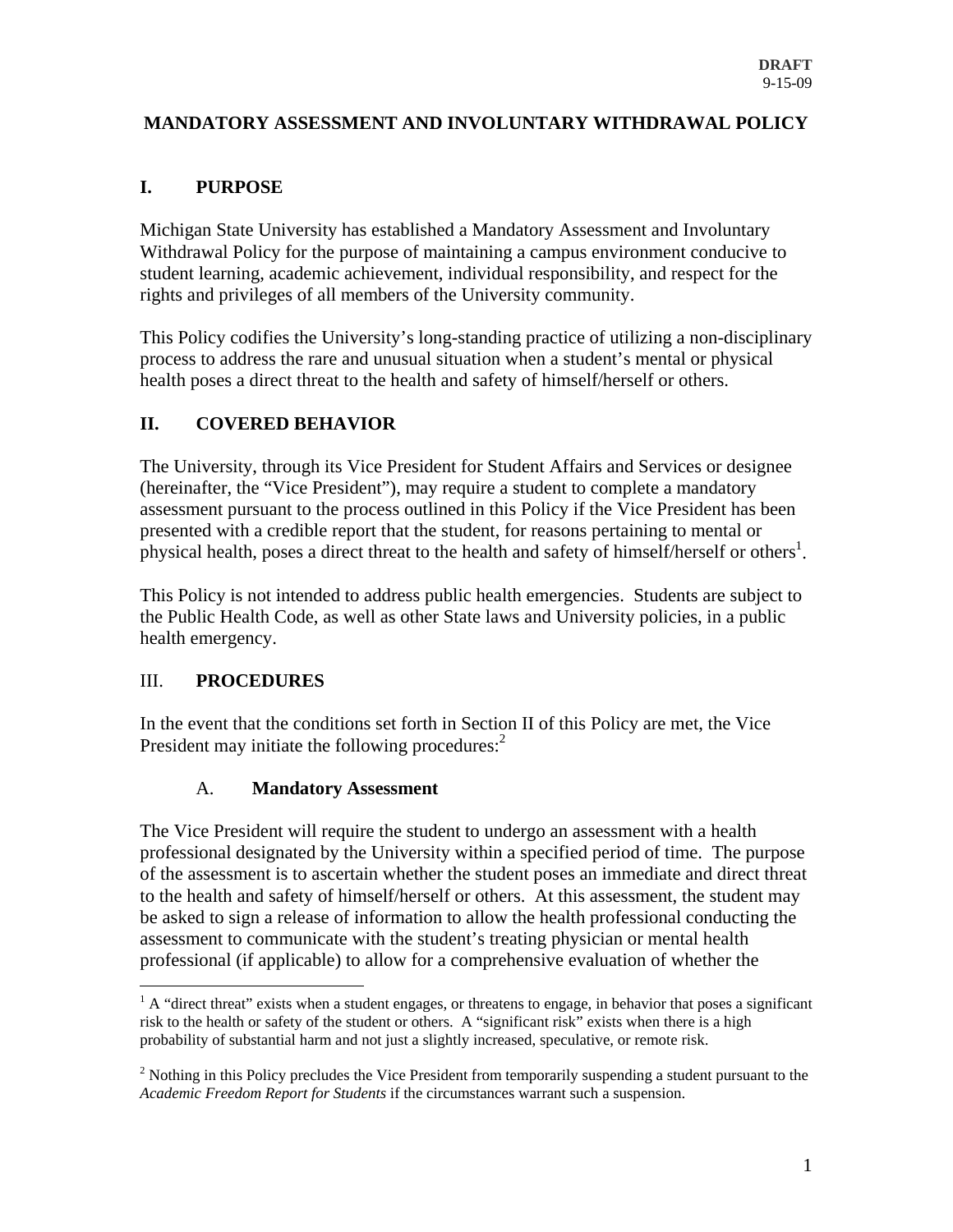student poses such a direct threat. The student's parents/guardians may also be notified of the decision to require a mandatory assessment.

# **B. Emergency Interim Suspension**

The Vice President may temporarily suspend a student from the University and/or restrict the student's access to the University's campus, housing, services, or activities when the conditions set forth in Section II have been met and (1) a mandatory assessment is pending or (2) the student has failed to complete the mandatory assessment within the allotted time. This emergency interim suspension will remain in effect until there is a final determination of the matter by the Involuntary Medical Withdrawal Hearing Board.

Prior to imposing an emergency interim suspension, the Vice President shall make reasonable efforts to provide the student with written notice of the proposed action and an opportunity to meet with the Vice President. The Vice President's decision to implement an emergency interim suspension will be communicated in writing to the student, the dean of the student's primary academic unit (if applicable), and administrators of other University units (e.g., Campus Living Services) as appropriate. The student's parents/guardians may also be notified of the decision to implement an emergency interim suspension.

If an emergency interim suspension is imposed, the Vice President shall promptly refer the case to the Involuntary Medical Withdrawal Hearing Board ("Hearing Board") to decide whether to withdraw the student from the University or grant reinstatement.

# **C. Involuntary Medical Withdrawal Hearing**

The Vice President may refer a student for a hearing before the Involuntary Medical Withdrawal Hearing Board pursuant to Section III.B. of this Policy or if the professional who conducts the mandatory assessment concludes that a significant risk exists that the student will cause harm to himself/herself or to others.

# **1. Hearing Board Composition**

The Members of the Hearing Board are made up of the Dean of the Graduate School or the Dean of Undergraduate Studies (depending on the graduate or undergraduate status of the student), the Director of the Counseling Center, a University psychiatrist, and the Associate Vice President for Student Affairs and Director of Student Life ("Associate Vice President") (or their designees). The Associate Vice President will serve as the Chair of the Hearing Board.<sup>3,4</sup>

 $\overline{a}$  $3$  The Hearing Board may seek advice from other University offices where appropriate (e.g., MSU Police Department, Office of the General Counsel, Department of Residence Life, or the Resource Center for Persons with Disabilities).

<sup>&</sup>lt;sup>4</sup> The Vice President may appoint a substitute for any of the hearing panel members if, in the Vice President's judgment, the hearing panel member has a conflict of interest that would adversely affect that member's ability to render a fair and impartial decision.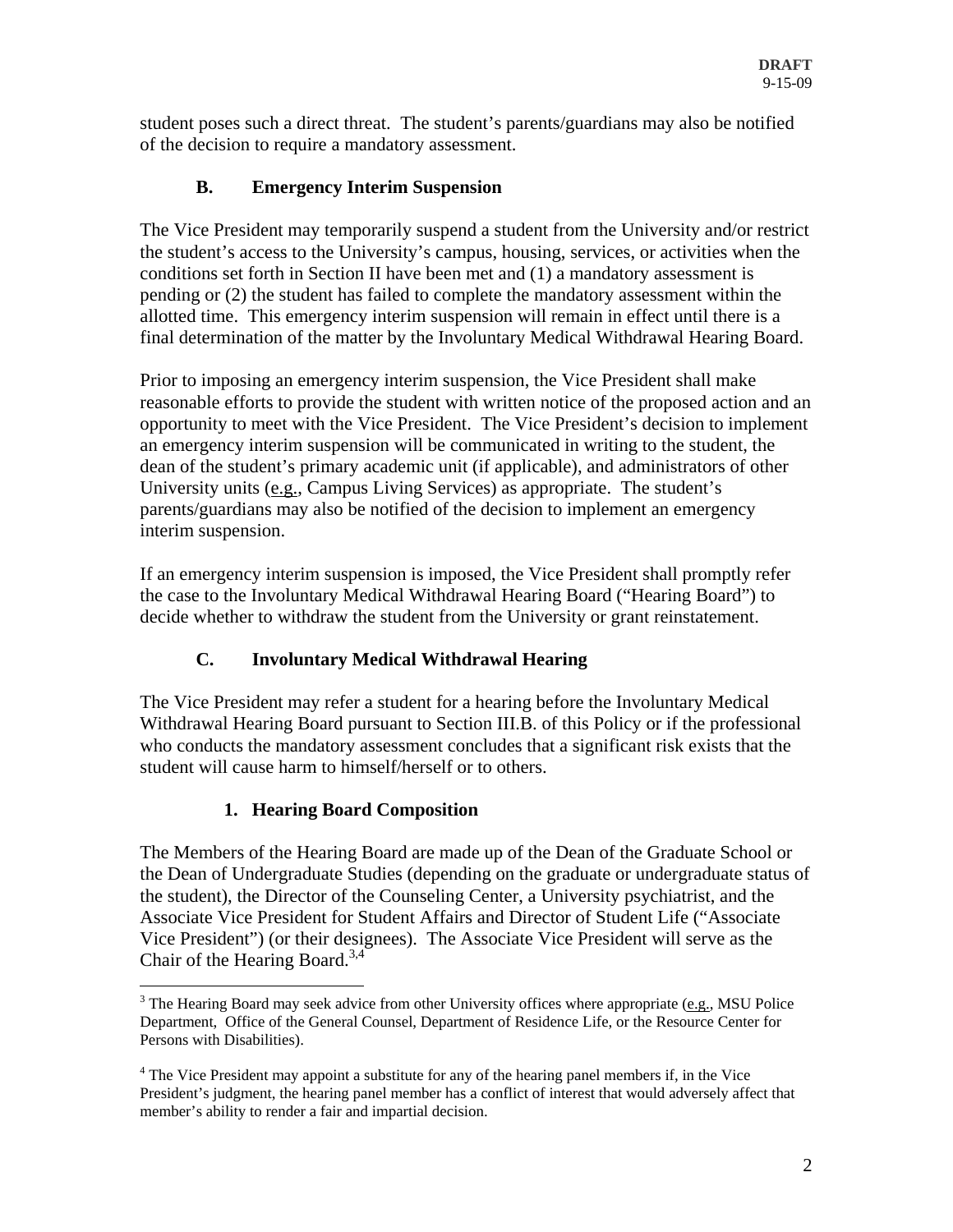#### **2. Hearing Process**

The Chair of the Hearing Board shall convene the Hearing Board to determine whether the student should be required to withdraw from the University. The role of the Hearing Board is to provide an individualized and objective evaluation of the student's ability to safely participate in the University's programs or activities based on the most relevant current medical knowledge and best available objective evidence. The Hearing Board will assess the nature, duration, and severity of the risk posed by the student; the probability that the potentially dangerous behavior will actually occur; and whether any reasonable exception to applicable policies, practices, or procedures would sufficiently mitigate the risk.<sup>5</sup> In conducting its assessment, the Hearing Board will review the student's medical and behavioral history and determine whether the behavior is persistent and/or high acuity.

Upon receiving a referral from the Vice President, the Chair of the Hearing Board shall provide the student with written notice of the date of the scheduled hearing and a copy of the Hearing Board procedures. At the hearing, the student will be permitted to present the results of any medical evaluations and any other information or witnesses relevant to the direct threat finding.

### **3. Findings**

 $\overline{a}$ 

Following the hearing, the Hearing Board will issue a written decision regarding whether the student should be withdrawn from the University, the reasons for its decision, and any requirements the student must meet prior to applying for readmission if the student is withdrawn. A copy of this decision will be provided to the student and the Vice President.

If the Hearing Board finds that the conditions set forth in Section II of this Policy have been met, the student will be involuntarily withdrawn from the University. The Vice President will notify the student in writing of the effective date of the withdrawal, $6$  the specific requirements the student must meet to apply for readmission to the University, and the student's right to appeal the decision to the Provost. A copy of this notice will

 $<sup>5</sup>$  If the student cannot be present at the hearing due to circumstances beyond the student's control, the</sup> Chair of the Hearing Board may either reschedule the hearing or conduct the hearing in the student's absence. If the student chooses not to be present, the Chair of the Hearing Board shall conduct the hearing in the absence of the student.

 $6$  The Hearing Board may designate an effective date of the withdrawal that reflects the point in the term when the conditions set forth in Article II of this Policy were met, or the Hearing Board may use the hearing date as the effective date of withdrawal.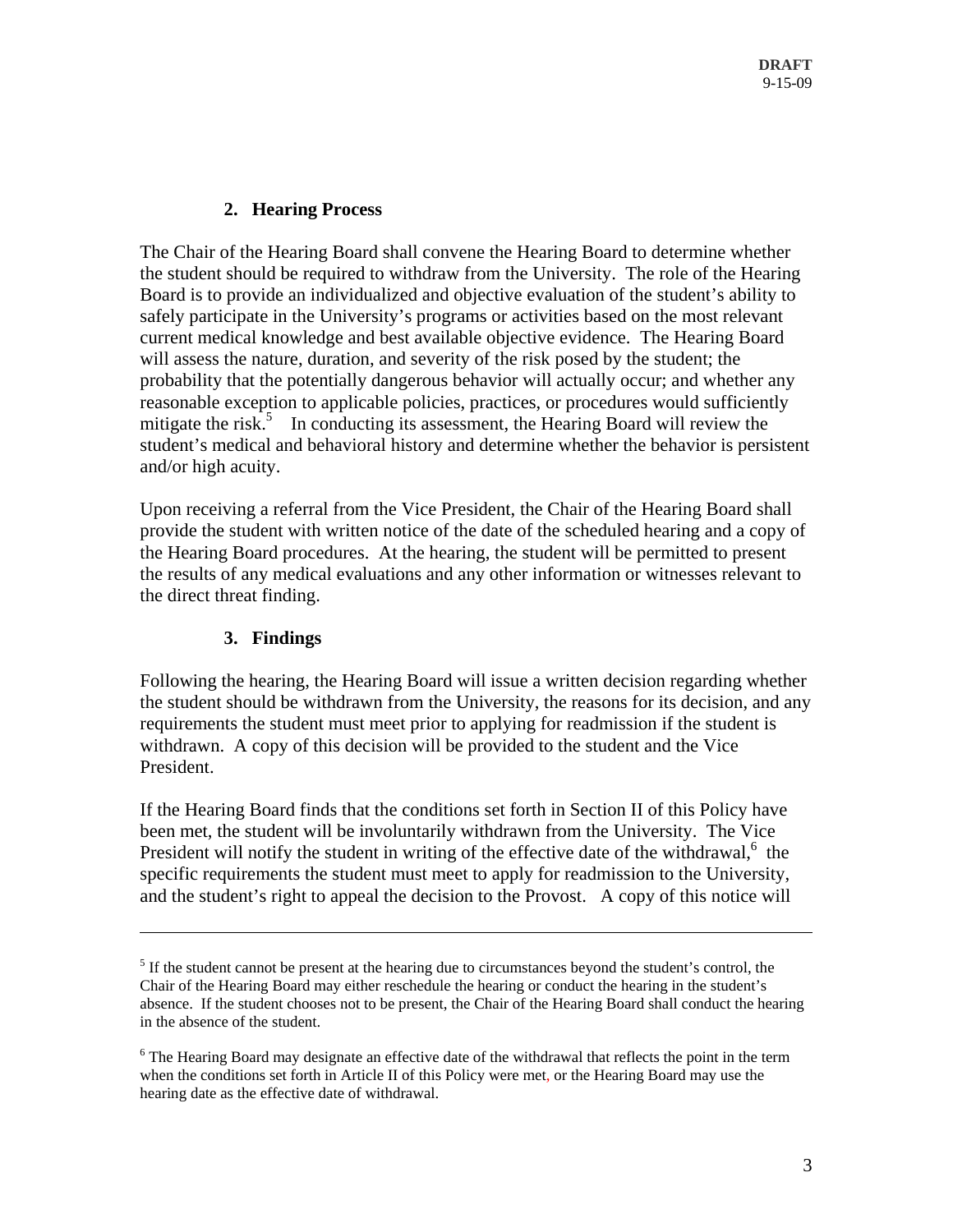be sent to the Dean of the student's academic unit (if applicable) and the University Registrar. The Vice President may also give written notice of the withdrawal to the student's parent(s) or guardian(s).

If the Hearing Board finds that the conditions set forth in Section II of this Policy have not been met because it has identified reasonable accommodations or mitigating measures which will allow the student to safely remain in some or all activities or programs of the University, the Hearing Board will identify such accommodations, mitigating measures, activities, and programs in its decision. The Vice President may require that the student comply with requirements or measures identified by the Hearing Board. If the student fails to comply with any such requirements or measures, the student may be placed on an emergency interim suspension and the Hearing Board will be reconvened to reconsider its decision.

If the Hearing Board determines that the standards for withdrawal have not been met, the Office of Student Affairs and Services shall assist a student who has been placed on an interim suspension to resume his/her studies immediately and to provide assistance regarding any coursework the student missed while on suspension.

### **4. Appeal**

Within seven calendar days from the date of the Hearing Board's decision, a student may file a written appeal with the Provost. The Provost will review the student's written appeal and notify the student of his/her decision in a timely manner. The Provost's decision is final.

# **5. Readmission**

A student seeking readmission to the University after an involuntary withdrawal must be able to demonstrate that (1) he/she can participate in the University's programs without posing a danger to himself/herself or others, (2) he/she meets all relevant academic requirements for his/her readmission, (3) he/she has met any requirements placed on readmission by the Hearing Board, and (4) any holds placed on readmission have been lifted.

A student seeking readmission must submit the following documents to the Vice President:

- A written request<sup>7</sup> for readmission, consistent with requirements established by the Hearing Board;
- A completed Readmission Questionnaire<sup>8</sup> for the Hearing Board from his/her attending physician or licensed mental health professional. The Hearing Board

 $\overline{a}$ <sup>7</sup> Written requests must be received by the Hearing Board at least 30 days prior to the semester in which the student wishes to return.